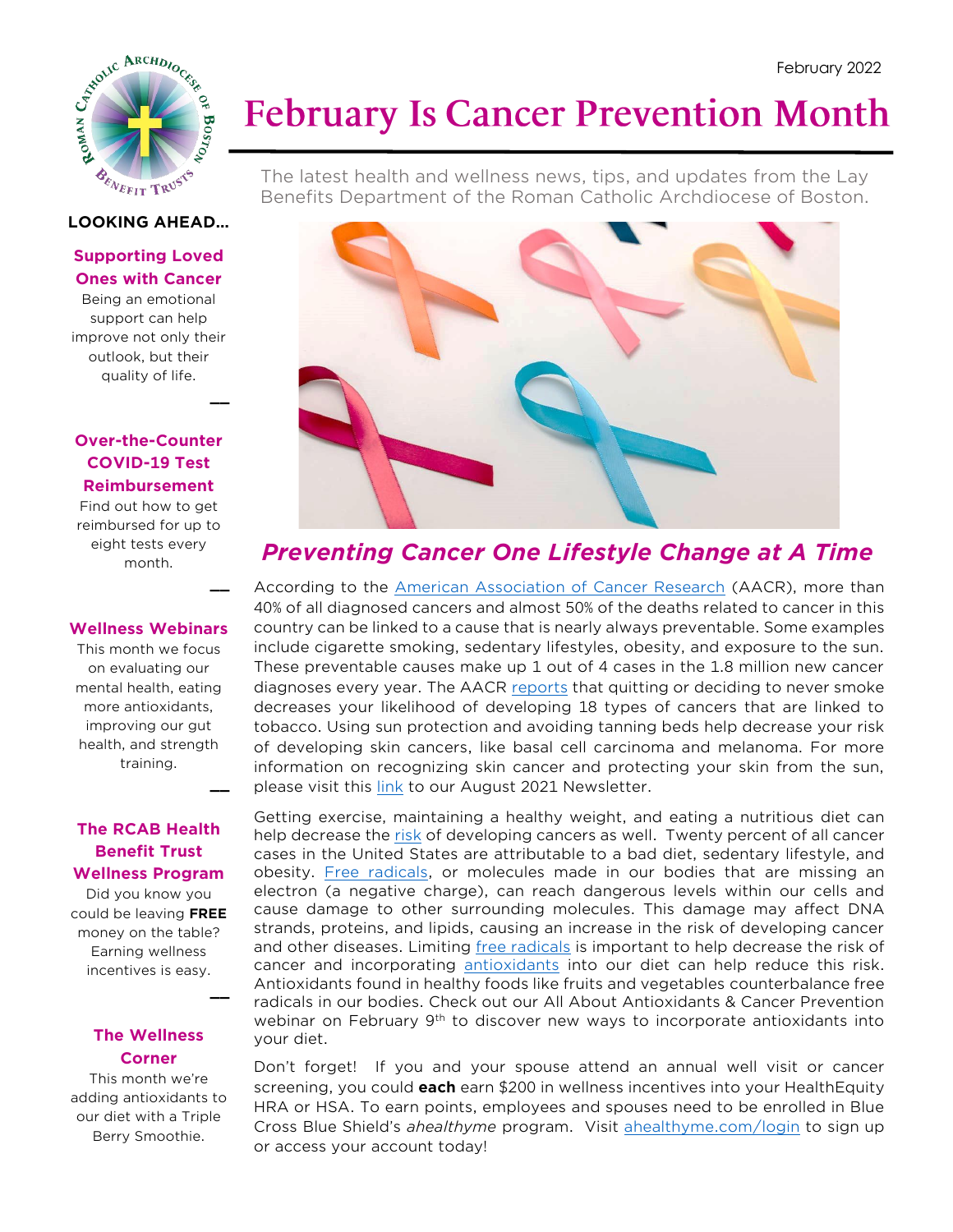## **February Newsletter 2022**

## **Supporting Loved Ones with Cancer**

Finding out that a loved one has cancer can be a difficult conversation for both you and your loved one. However your loved one chooses to respond to the diagnosis, you can offer support in various ways, as recommended by the [American Cancer](https://www.cancer.org/treatment/caregivers/how-to-be-a-friend-to-someone-with-cancer.html)  [Society.](https://www.cancer.org/treatment/caregivers/how-to-be-a-friend-to-someone-with-cancer.html)

## **Visiting Hours**

- Always call to ask if they are available for, or receptive, to a visit.
- Offer to bring food or drinks with you while you're there to help alleviate some stress for them and/or the caregiver.
- Share things you both enjoy or bring projects or a book to read in case they just want your company but don't want to engage.
- Make scheduled, short visits instead of infrequent or long ones.

## **Listening Ears**

- Loved ones may not be looking for answers, but just want you to listen.
- Keep them in an active role in your life! Ask them about their opinions or ideas.
- Give them honest compliments.
- Support their feelings.
- Don't offer medical advice.
- Don't pressure them to fight the cancer if they're finding it too difficult.



## **Helping Out**

- Don't be surprised or frustrated that your loved ones may not ask for help. They may want to be as independent as possible.
- If finances are tight and they need equipment or treatment, help them find ways to receive a donation or start a fundraiser to support their needs.
- If you're looking to surprise them with a gift, consider new comfortable clothes, self-care items, funny movies, and other things that will make them smile!

### **At Your Service**

- Offer to run errands or do chores around the house.
- Offer to help them on a regular basis.
- Include them in projects or usual plans if they're interested and encourage them to communicate if they are overwhelmed.
- Check in with them and their caregiver before you do something and only start after they've given the "okay".

## **\*RCAB HEALTH PLANS UPDATE\***

You can use HRA, HSA, and FSA dollars to pay for at-home, over-the-counter (OTC) COVID-19 tests. In addition, OTC COVID-19 tests purchased January 15, 2022, or later are eligible for reimbursement through insurance, without the need for a prescription. Reimbursement is available through either Blue Cross Blue Shield of MA or CVS/Caremark for employees/dependents enrolled in the RCAB Health Plans. Up to **eight** OTC COVID-19 tests per enrolled employee/dependent per 30-day period are covered. Each test in a package counts as a single test. Please note that once you have submitted a claim for reimbursement for an OTC COVID-19 test from your HRA, HSA, or FSA account(s), you cannot also receive reimbursement from CVS/Caremark or BCBS. Likewise, if you have received reimbursement from CVS/Caremark, you cannot then seek *additional* reimbursement from BCBS for the same test, and vice versa. For more information on this federal requirement and instructions on how to request reimbursement, visit [catholicbenefits.org/PDF/health/covid\\_test\\_coverage.pdf.](http://www.catholicbenefits.org/PDF/health/covid_test_coverage.pdf)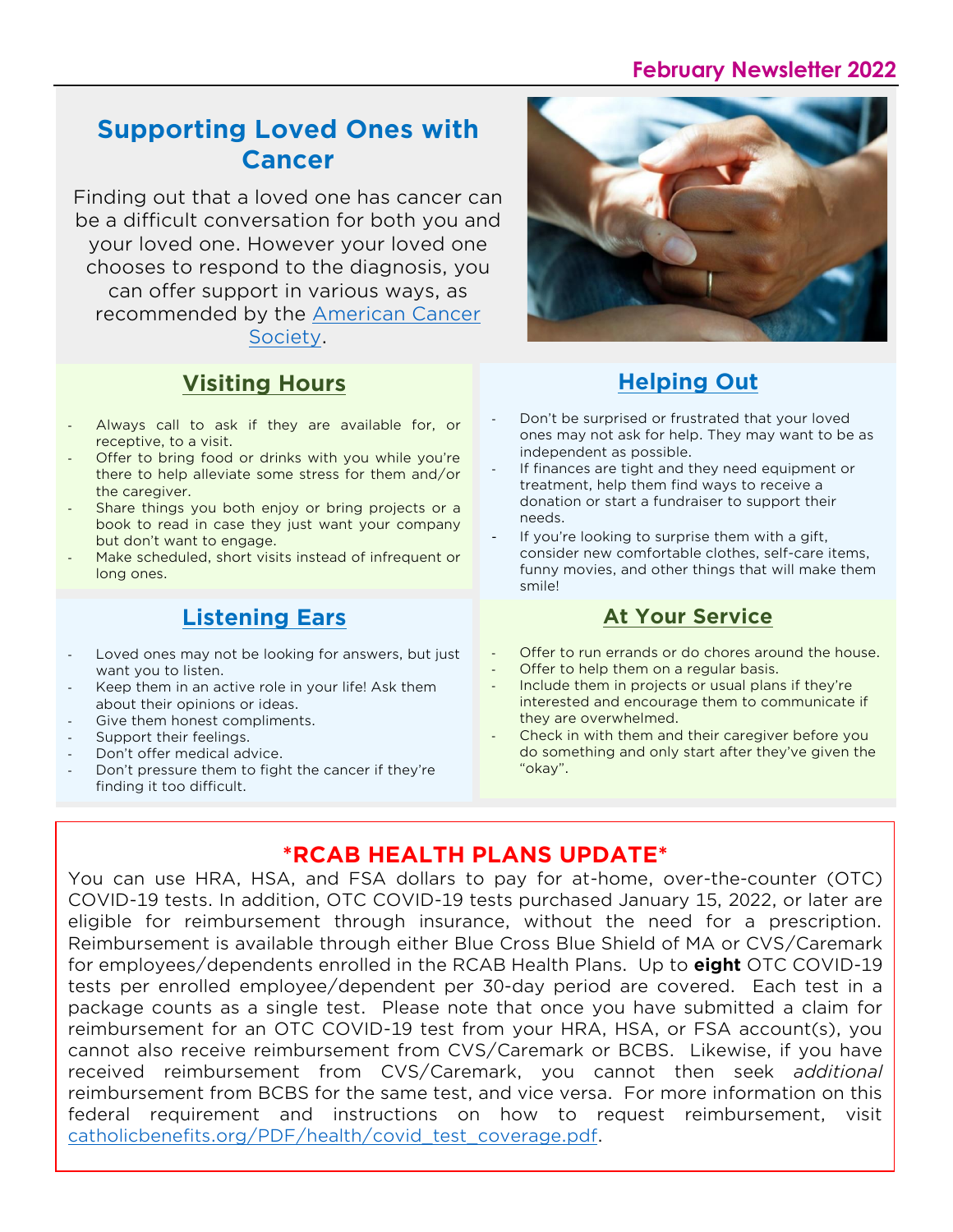## **February Newsletter 2022**

# **Wellness Webinars**

Employees and spouses enrolled in one of the RCAB Health Plans and registered in the Blue Cross *ahealthyme* program can earn \$20 into their HealthEquity HRA or HSA accounts for attending a wellness webinar. Points are awarded for a maximum of five wellness webinars/family activities per Plan Year.

#### **What is Mental Health? From the Office of Lifelong Faith Formation & Parish Support** *AVAILABLE ANYTIME*

Dr. Greg helps us to consider the question "what does it mean to be healthy?" Using the Diagnostic and Statistical Manual of Mental Health Disorders (DSM-5), Dr. Greg helps us discover the diagnostic criteria for mental health and offers insight into how we should approach this topic.

[Click Here to Access Webinar](https://vimeo.com/611828669). Use password *MentalHealth2021* to access the recording.

## **Mastering Your Gut Health with Health and Harmony**

### *AVAILABLE ANYTIME*

Are you struggling with digestive issues (such as irritable bowel syndrome, constipation, diarrhea, heartburn, or bloating), UTIs or yeast infections, skin rashes and allergies, or unexplained fatigue or sluggishness? If you experience one or more of these symptoms, you could have a gut imbalance. In this workshop, you will learn how to boost your immune system, restore your gut, and feel healthier than ever.

[Click Here to Access Webinar](https://attendee.gotowebinar.com/recording/5459577020275277327)

#### **All About Antioxidants & Cancer Prevention** *February 9th @ 6pm*

Webinar attendees will learn about the important role of antioxidants found in both food and supplements, the best sources of antioxidants, and the nutritional benefits of consuming local and seasonal fruits and vegetables. Attendees will also learn about organic foods and tips to improve overall wellness.

[Click Here to Register](https://t.sidekickopen87.com/s3t/c/5/f18dQhb0S7kF8cp337VTx3fL59hl3kW7_k2841CX2c7W3KmB3K2R1QTJMVmJZLbtf9g102?te=W3R5hFj4cm2zwW4hLTKz4mBct4W4tB1VL1JH0QfW4mBcv941PGrNW49KvpZ4cQgTgW1Lq0S11XfTw2W2zLD-k2-GQtCW2w374t4txVsR35Lz2&si=8000000000349507&pi=dc246f8a-46b7-476d-a938-c788ceeff92c)

#### **James Parker-Ashley Strength Training Fitness Class**

#### *February 22nd @ 6pm*

Grab your dumbbells and come join James for a strength training class. Strength training strengthens bones, improves heart health, and increases your mobility!

[Click Here to Register](https://attendee.gotowebinar.com/register/692299121110984459)



# *In Case You Missed It…*

You can still view the recorded webinars from last month below. **After viewing these webinars, please self-report your viewing to Amanda Gately, Benefits Associate, at [agately@rcab.org](mailto:agately@rcab.org)** and you can earn 20 HRA/HSA dollars. Points are awarded for a maximum of five wellness webinars/family activities per Plan Year. **You can access webinars for 60 days following their live recording date.**

> **James Parker-Ashley Fitness Class** [Click Here to Access](https://attendee.gotowebinar.com/recording/8978056016131812611) Webinar

**Biohacking Your Health** [Click Here to Access](https://attendee.gotowebinar.com/recording/5898750553240025346) Webinar

**Metabolism Makeovers for Wellness & Weight Loss**

[Click Here to Access Webinar](https://us02web.zoom.us/rec/share/Qd2IRq42ZqbBbvIwVdWdwqIC1SLisIzWX_uW9NQMlD1PH0YVUCr1YcMB69k-zha7.8p24CecgrIY4Sh1A?startTime=1642025909000)

**Anxiety During Unprecedented Times** [Click Here to Access Webinar](https://us02web.zoom.us/rec/share/76a1utWNQue98aG3_9yShbLR6MWDPibvxxwrTh8M03uW_zdi44m4xF4hNdAd_W4.BwV4_UTEvPTkXkth?startTime=1643152174000)



*Let us know what you want to see! Please email Kara Lavertu at [klavertu@rcab.org](mailto:klavertu@rcab.org) with your webinar topic ideas or requests.*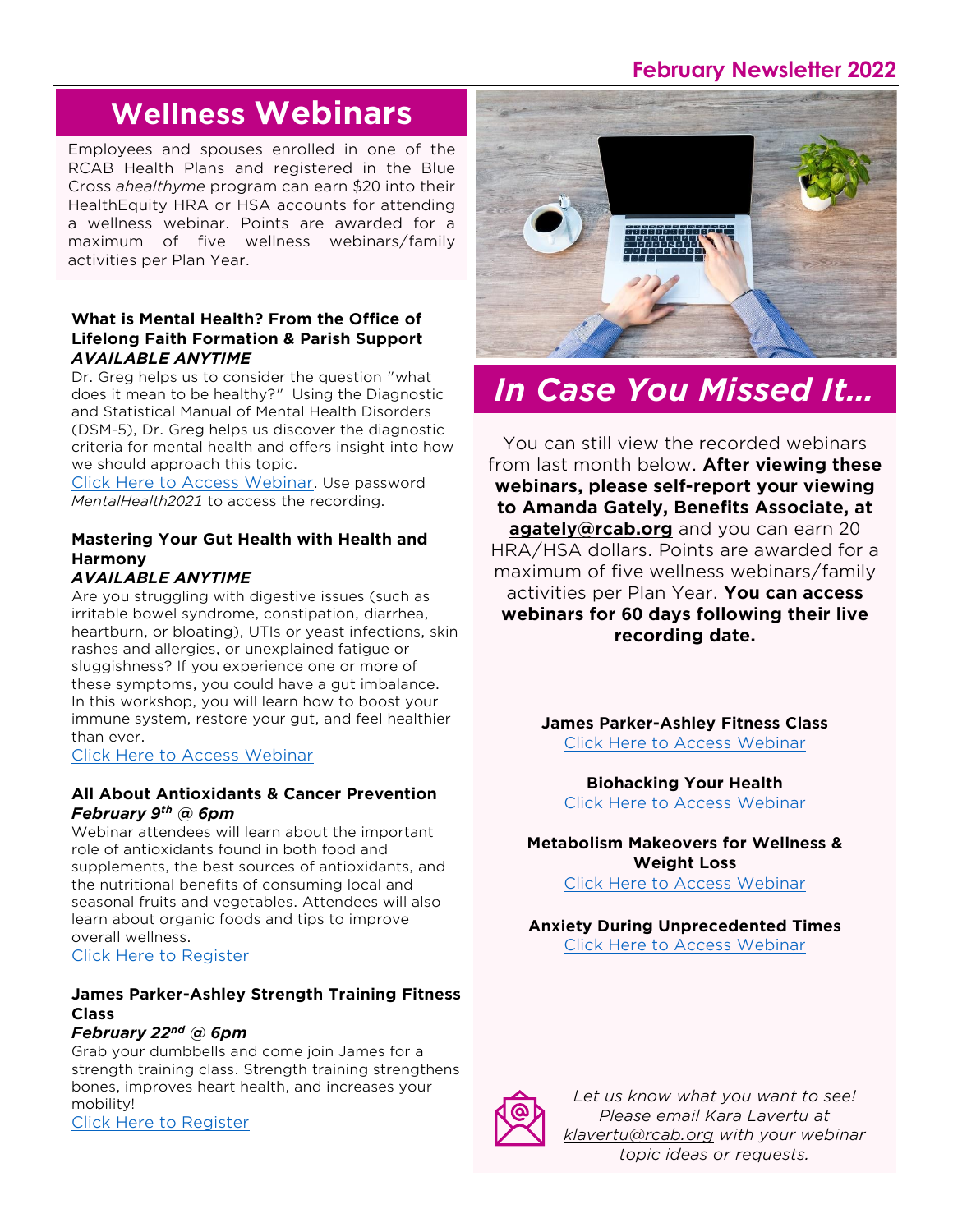## **Get Involved in the RCAB Health Benefit Trust Wellness Program**

You're enrolled in one of the RCAB Health Plans, but are you getting the most out of your enrollment? The RCAB Health Benefit Trust offers a [Wellness Program](http://catholicbenefits.org/PDF/2021/oe/wellness.pdf) to help you earn *FREE* money for things you may already do, like attending your annual Well Visit with your primary care physician or viewing monthly webinars. These funds help pay for copays, prescriptions, dental visits, vision expenses, certain over-the-counter products, PPE (like hand sanitizer and face masks), and so much more! For a full list of IRS qualified medical expenses, click this [link.](http://catholicbenefits.org/PDF/2021/health/irs_qual_exp.pdf)

Ready to get started? Sign up for the RCAB Health Benefit Trust Wellness Program today! Watch [this short video](https://attendee.gotowebinar.com/recording/6520090079281328641) for more information.



TO-DO LIST V Complete Health Assessment on ahealthyme for \$50<br>On ahealthyme for \$50<br>Attend a well visit for # V Attend a well visit for \$200 V watch 5 webinars for \$200<br>V Complete www. V Complete WellRight Challenge for \$50 each month V Complete Health Coaching for

## **Don't Forget to Submit Your Wellness Rewards Form!**

Employees and spouses enrolled in one of the RCAB Health Plans can be reimbursed for up to \$150 in HRA or HSA dollars for wellness purchases! Eligible expenses include:

- $\checkmark$  Gym membership costs
- ✓ Personal and group fitness memberships
- ✓ Fitness Trackers (FitBit, Apple Watch, Garmin, etc.)
- $\checkmark$  Online class memberships (FitBit Premium, Peloton, etc.)
- $\checkmark$  Exercise equipment (treadmills, spinning bikes, dumbbells, resistance bands, etc.)
- ✓ Sports Team membership fees
- ✓ COVID-19 Related PPE (hand sanitizer, face masks, etc.)
- ✓ Weight management memberships

*Please download the Wellness Rewards form [here](http://catholicbenefits.org/health/wellnessrewards.pdf) and email the form and receipt to Kara Lavertu at [klavertu@rcab.org.](mailto:klavertu@rcab.org)*